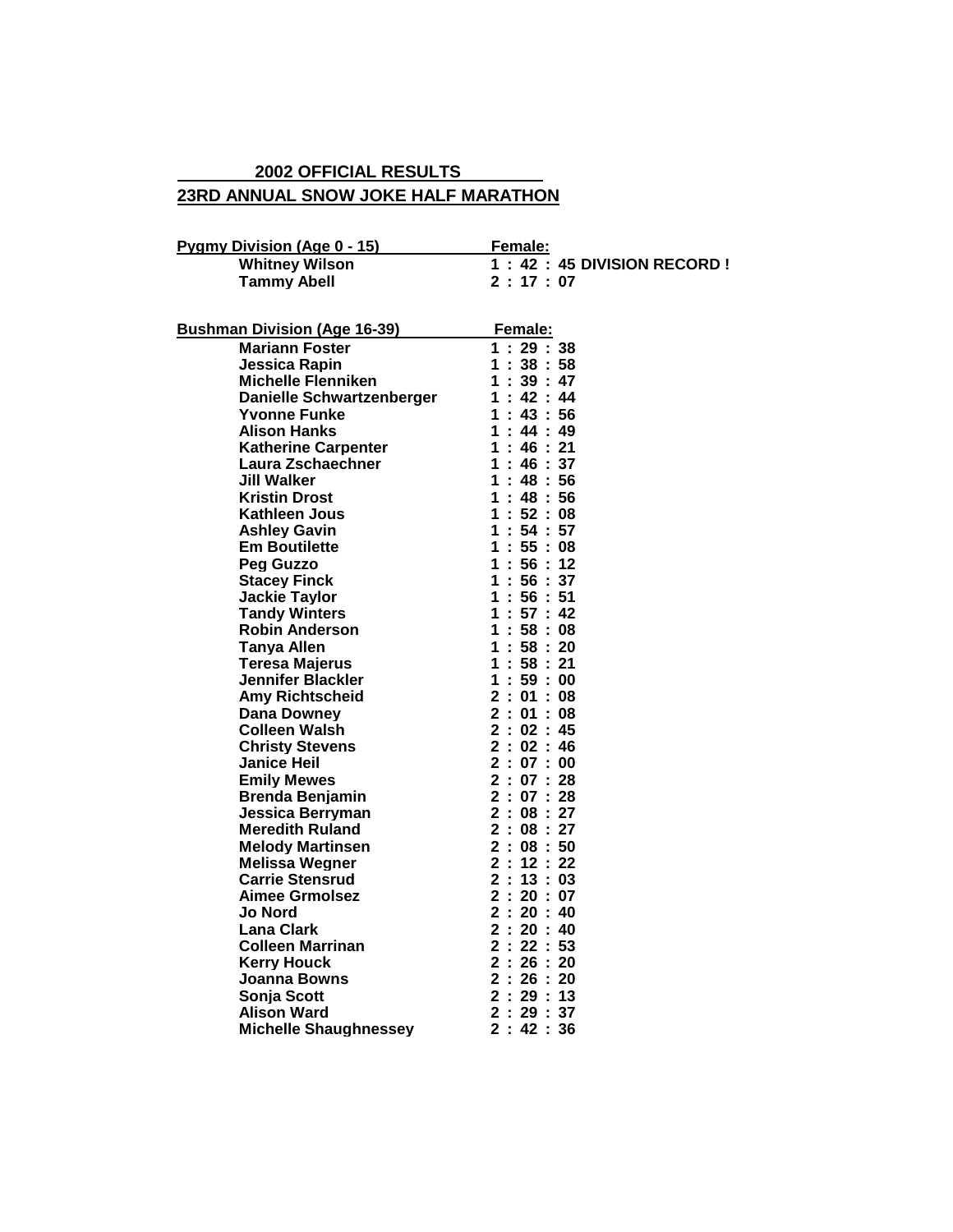| <b>Bushman Division (Age 16-39)</b> | <u>Male:</u>                    |
|-------------------------------------|---------------------------------|
| <b>Brandon Fuller</b>               | 1:17:51                         |
| <b>Calamity Seeley</b>              | 1:18:30                         |
| <b>Michael Gordon</b>               | 1:22:22                         |
| <b>Kyle Strode</b>                  | 1:24:00                         |
| <b>Tony Brendgard</b>               | 1:26:15                         |
| <b>Bryan Bradshaw</b>               | 1:27:42                         |
| <b>Craig Madson</b>                 | 1:27:57                         |
| <b>Steve Simpson</b>                | 1:28:18                         |
| <b>Anthony Sabia</b>                | 1:29:07                         |
| <b>Les Mignery</b>                  | 1:30:00                         |
| <b>Todd Struckman</b>               | 1:30:07                         |
| <b>Tory Kendrick</b>                | 1:31:26                         |
| <b>Chad Latino</b>                  | 1:32:23                         |
| <b>Greg Peters</b>                  | 1:32:41                         |
| <b>Marc Shomion</b>                 | 1:33:20                         |
| <b>Blake Wiedenheft</b>             | 1:35:13                         |
| <b>Lance Nadeau</b>                 | 1:35:13                         |
| <b>John Bartmess</b>                | 1:35:26                         |
| <b>Ed Heider</b>                    | 1:36:20                         |
| <b>Torrey Holmquist</b>             | 1:37:02                         |
| <b>Steve Gideon</b>                 | 1:37:40                         |
| <b>Giles Thelen</b>                 | 1:38:10                         |
| Graeme Pletscher                    | 1:38:11                         |
| Tristan Johnson                     | 1:38:12                         |
| Nathan Hall                         | 1:42:21                         |
| <b>Hipolito Juares Stelter</b>      | 1:42:27                         |
| Joshua Kendrick                     | 1:42:29                         |
| <b>Ted Schlister</b>                | 1:42:46                         |
| <b>Brian Sugden</b>                 | 1:43:53                         |
| <b>Kent Cardwell</b>                | 1:44:58                         |
| <b>Fredrik Lindahl</b>              | 1:45:32                         |
| <b>Patrick Saffel</b>               | 1:45:32                         |
| <b>Trevor Brown</b>                 | 1:45:34                         |
| <b>Cory Wilson</b>                  | 1:46:49                         |
| <b>X-Ray Kimball</b>                | 1:47:22                         |
| <b>Cooper Berry</b>                 | 1:48:12                         |
| <b>John Neilson</b>                 | 1:48:56                         |
| <b>Shane Cole</b>                   | 1:49:11                         |
| Dean Goroski                        | 1:49:20                         |
| <b>Emmett Ault</b>                  | : 49 : 37<br>1                  |
| Dave Beall                          | 1<br>t<br>49<br>$\therefore$ 37 |
| <b>Dale Black</b>                   | 49:37<br>÷.<br>1                |
| <b>Duane Montoya</b>                | 49:37<br>1.                     |
| <b>Tate Preston</b>                 | 1:49:37                         |
| <b>Paul Dolezal</b>                 | 1:49:37                         |
| <b>Simon Walbruch</b>               | 1:49:37                         |
| <b>Jason Steichen</b>               | : 49:37<br>1                    |
| <b>Brendan Halpin</b>               | 49:37<br>1                      |
| <b>Doug Shryock</b>                 | : 49:37<br>1                    |
| <b>David Johnson</b>                | 1:50:24                         |
| <b>Hawk Windchief</b>               | 1:50:31                         |
| <b>John Douglas</b>                 | 1:51:01                         |
| <b>Alex Guerri</b>                  | 1:51:26                         |
| <b>Adam Wagner</b>                  | 1:51:47                         |
| <b>Matt Morris</b>                  | 1:53:50                         |
| <b>David Rawson</b>                 | 1:54:39                         |
| <b>Bill Donnelly</b>                | 1:54:57                         |
| <b>Rod LaFoy</b>                    | 1<br>: 55 : 08                  |
| Dan Clark                           | 1:57:34                         |
| <b>Chris Stark</b>                  | 1:59:40                         |
| <b>Christopher Porter</b>           | 1<br>: 59 : 40                  |
| <b>Jerry Boschee</b>                | 2:06:08                         |
| <b>Bill Borrie</b>                  | 2:12:22                         |
| <b>Matt Cornette</b>                | 2:13:03                         |
| <b>Phil DeLuca</b>                  | 2:16:43                         |
| <b>David Shanight</b>               | $\mathbf 2$<br>20:07            |
| <b>Randy Long</b>                   | 3:<br>00: 00 Estimated          |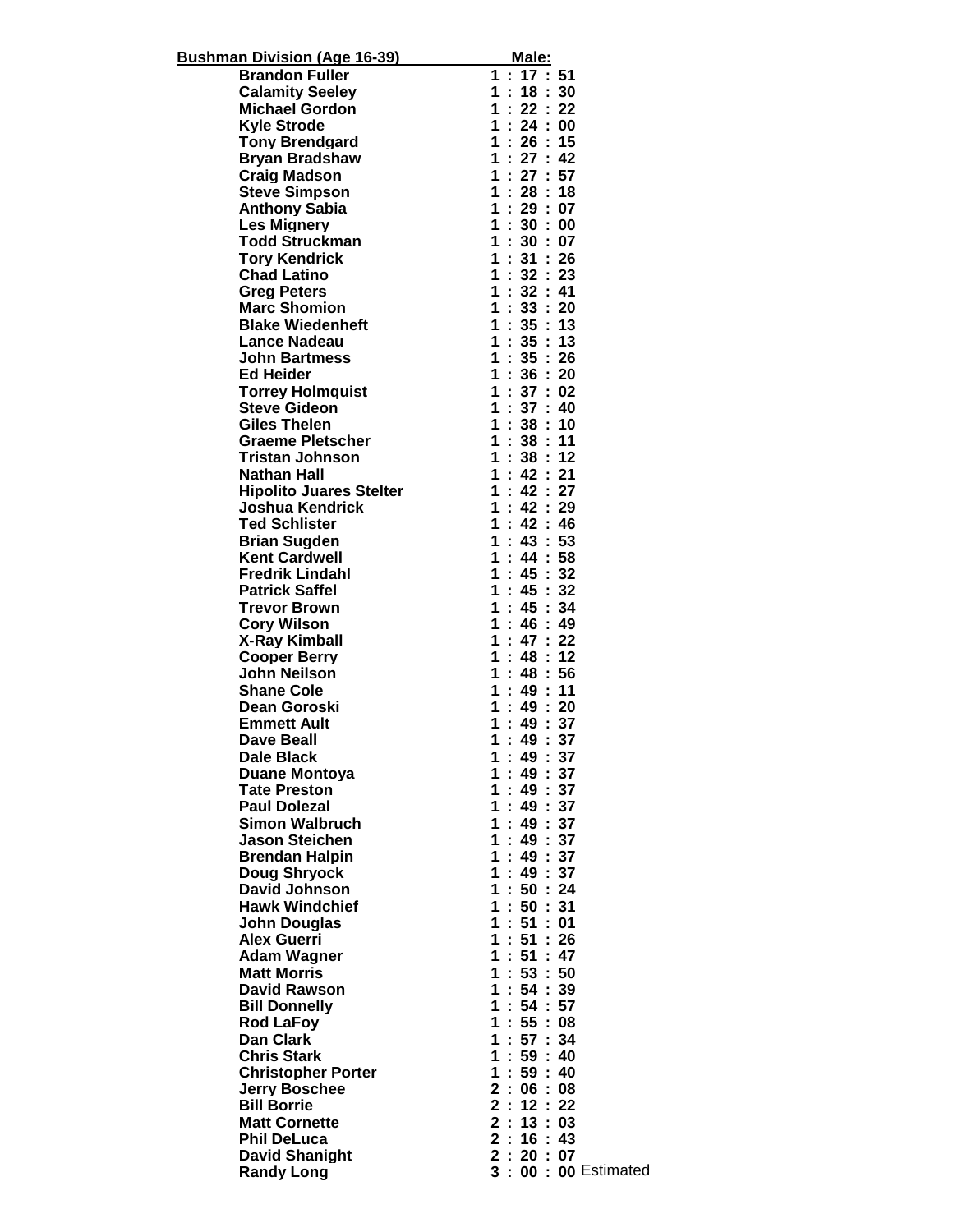| <b>Zulu Division (Age 40 &amp; Over)</b> | Male:                                                    |
|------------------------------------------|----------------------------------------------------------|
| <b>Jeff Foster</b>                       | : 18 : 37<br>$\mathbf 1$                                 |
| <b>Marvin Speece</b>                     | ř,<br>20:51<br>1                                         |
| <b>Mark Tarr</b>                         | ř,<br>21:55<br>$\mathbf 1$                               |
| <b>Tom Hayes</b>                         | 28:29<br>1<br>÷.                                         |
| <b>Joe Arnone</b>                        | $\mathbf 1$<br>30 : 35                                   |
| <b>Dave Shanks</b>                       | 1<br>ř,<br>31:06                                         |
| <b>Matt Guzik</b>                        | ł.<br>31:37<br>1                                         |
| <b>Don Sundberg</b>                      | 1<br>32:27<br>÷.                                         |
| <b>Jim Darcy</b>                         | $\mathbf 1$<br>÷.<br>32:53                               |
| <b>Steve Weiler</b>                      | 1<br>33:27<br>Ì,                                         |
| <b>Michael Fraser</b>                    | ŀ<br>1<br>33:32                                          |
| <b>John Hallsten</b>                     | ł,<br>1<br>36:56                                         |
| <b>Craig Smith</b>                       | 37:13<br>1<br>÷.                                         |
| <b>Paul Soukup</b>                       | 1<br>38:09                                               |
| <b>David Mueller</b>                     | ċ,<br>38:48<br>1                                         |
| Doug Graham                              | ċ,<br>1<br>39:16                                         |
| <b>Glenn Govertsen</b>                   | 41 : 21<br>1<br>÷.                                       |
| <b>Tom Halverson</b>                     | 1<br>41 : 45<br>÷.                                       |
| <b>Ron Schlagenhaufer</b>                | 1<br>41 : 50<br>t,                                       |
| <b>Denny Wilson</b>                      | 45:12<br>1<br>Ì                                          |
| <b>Paul Bohan</b>                        | 45 : 20<br>ř,<br>1                                       |
| <b>Robert Aby</b>                        | 1<br>÷.<br>45:21                                         |
| <b>Martin Miller</b>                     | 45 : 59<br>1<br>t                                        |
| <b>Jim McKenzie</b>                      | 46 : 27<br>1<br>t,                                       |
| <b>Lar Autio</b>                         | ř,<br>46:56<br>1                                         |
| <b>Mark Darnell</b>                      | 47:31<br>1<br>÷.                                         |
| <b>Patrick Schruth</b>                   | 1<br>÷.<br>48:19                                         |
| Jim Johnson                              | 1<br>49 : 26<br>Ì,                                       |
| <b>Fred Torkildson</b>                   | 1<br>Ì<br>49:37                                          |
| <b>Stuart White</b>                      | ř,<br>49:37<br>1                                         |
| Jim Ryan                                 | 1<br>÷.<br>50:<br>48                                     |
| <b>Tim Cardarelli</b>                    | 1<br>Ì,<br>51:48                                         |
| <b>Geno Bassette</b>                     | 1<br>52:38                                               |
| <b>Tim Marchant</b>                      | ř,<br>1<br>53:20                                         |
| <b>Mike Gilbert</b>                      | 1<br>÷.<br>53:20                                         |
| <b>Richard Hildner</b>                   | 1<br>ċ<br>54 : 35                                        |
| <b>Walt Max</b>                          | 1<br>54:58<br>t                                          |
| <b>Jim Benton</b>                        | ř,<br>56:15<br>1                                         |
| <b>Vic Mortimer</b>                      | ř,<br>56:21<br>1                                         |
| <b>Bob Hayes</b>                         | ÷.<br>1<br>56:45                                         |
| <b>Philip Howard</b>                     | 1<br>Ì<br>57<br>$\mathcal{L}_{\mathcal{A}}$<br>08        |
| <b>Bob Applegate</b>                     | 58:<br>21<br>1                                           |
| <b>Dick Oberweiser</b>                   | Ì.<br>58:<br>25<br>1                                     |
| <b>Mark Hepps</b>                        | 58:58<br>1<br>÷.                                         |
| <b>Charles Steele</b>                    | 59:22<br>1<br>t                                          |
| <b>Kevin Detwiler</b>                    | 47<br>1<br>59:                                           |
| <b>Mark Long</b>                         | $\mathbf 2$<br>t.<br>00:08                               |
| <b>Tony King</b>                         | $\overline{\mathbf{2}}$<br>$\ddot{\phantom{a}}$<br>00:55 |
| <b>John Salzsieder</b>                   | $\overline{\mathbf{2}}$<br>03:30<br>÷.                   |
| <b>Fred Merrick</b>                      | 2<br>06:08<br>$\mathbb{Z}^+$                             |
| <b>Jack Oberweiser</b>                   | $\overline{\mathbf{2}}$<br>: 06 : 08                     |
| Doug Hill                                | 2:07:05                                                  |
| <b>Jim Edwards</b>                       | 2:<br>07:06                                              |
| <b>Richard Allen</b>                     | 2<br>$\mathcal{L}$<br>14:29                              |
| <b>Don Ottoson</b>                       | 2:<br>17:<br>56                                          |
|                                          |                                                          |